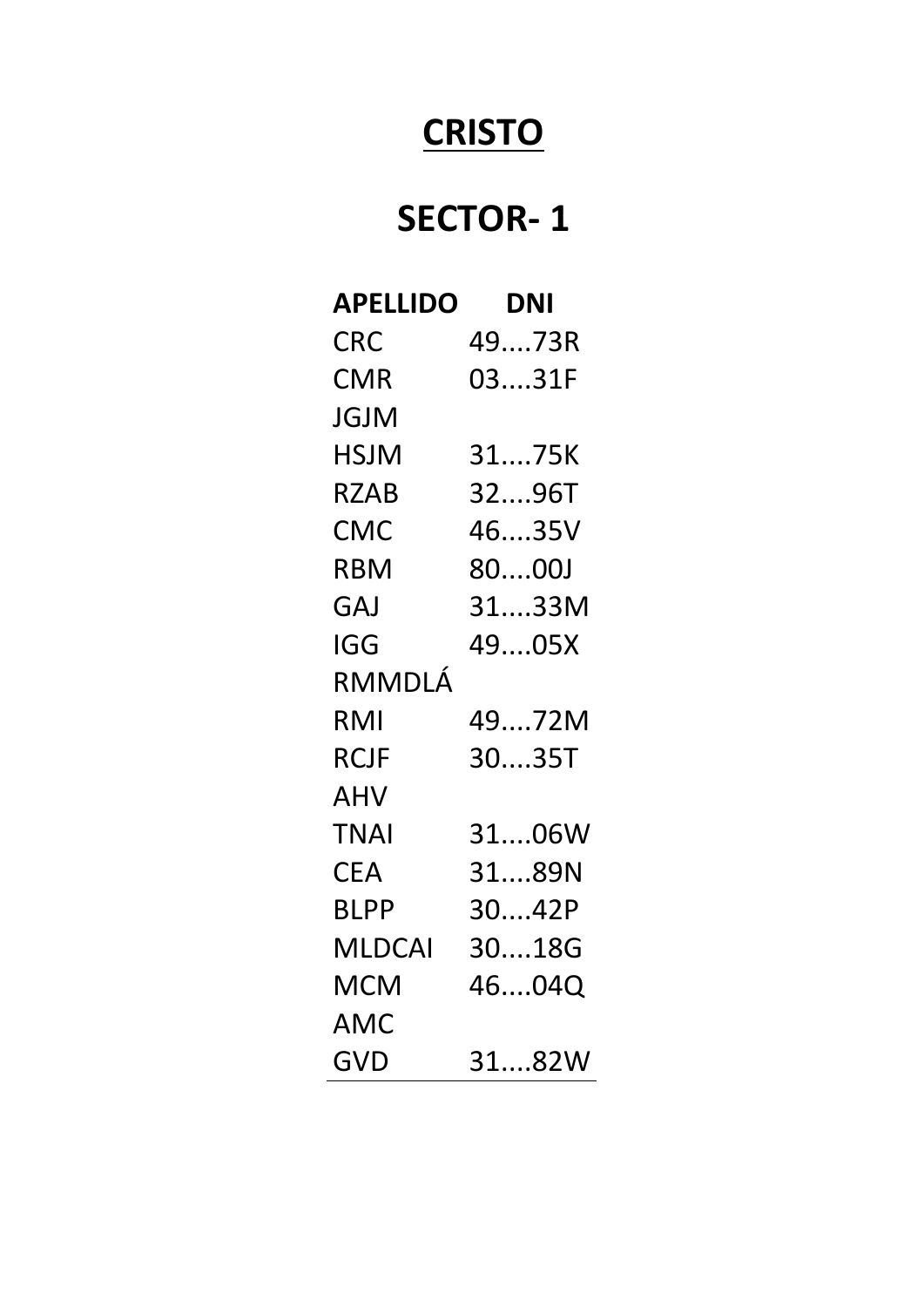# **CRISTO SECTOR- 2**

#### **APELLIDO DNI**

| <b>FLP</b>   | 4675N |
|--------------|-------|
| SPA          | 3191V |
| <b>OCP</b>   | 4972J |
| <b>OCM</b>   | 4969X |
| <b>GJAM</b>  | 3166V |
| RPG          |       |
| <b>AHR</b>   |       |
| <b>CSE</b>   | 3148L |
| <b>DRA</b>   | 4662T |
| HRA          |       |
| <b>VTA</b>   | 3198F |
| MGMA         |       |
| PRM          |       |
| <b>SGA</b>   | 3090S |
| LDMC         | 4904M |
| <b>NGT</b>   |       |
| NGP          |       |
| GAM          | 3276X |
| <b>RGLM</b>  |       |
| GAR          | 3163C |
| <b>NVJM</b>  | 5319C |
| <b>DLFRM</b> | 4657V |
| <b>GPP</b>   |       |
| <b>GPA</b>   | 4611N |
| <b>VDFS</b>  | 3287P |
| CGE          | 3158N |
| dle          |       |
| АНС          | 3175Y |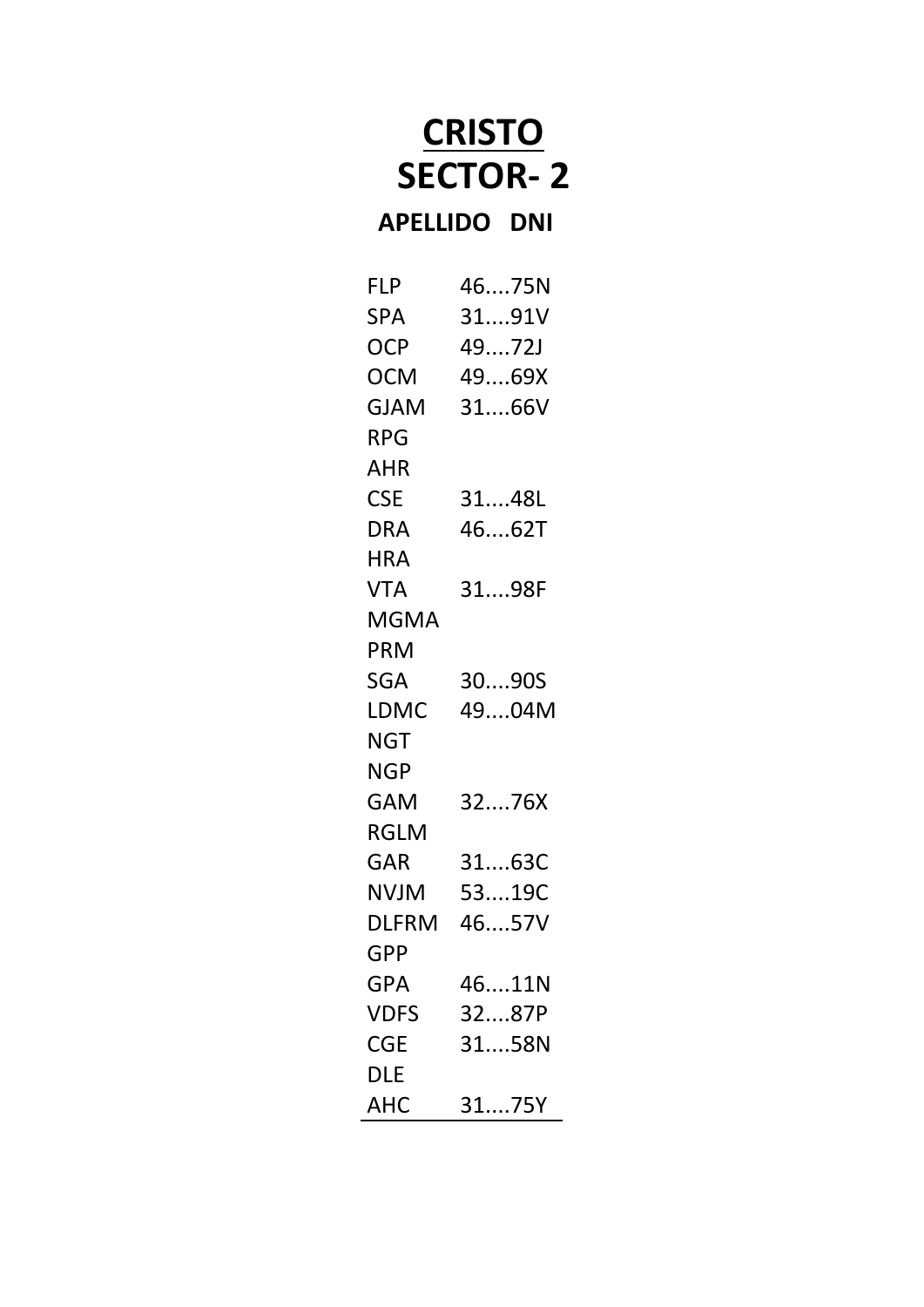# **CRISTO SECTOR- 3**

### **APELLIDO DNI**

| <b>TCF</b>  |       |
|-------------|-------|
| TCJM        | 3025G |
| <b>PQRC</b> | 4645Z |
| GCA         |       |
| FFAM        | 3052S |
| PPIM        | 3026L |
| VPIM        |       |
| <b>FFV</b>  |       |
| OMP         | 3252P |
| BRM         |       |
| BNA         |       |
| LEL         |       |
| RRC         |       |
| BRA         |       |
| CGC         | 3211L |
| GCC         |       |
| CGL         |       |
| CGE         |       |
| TMA         |       |
| AAD         |       |
| <b>BMM</b>  |       |
| BML         |       |
| RAR         | 3113K |
| AHN         |       |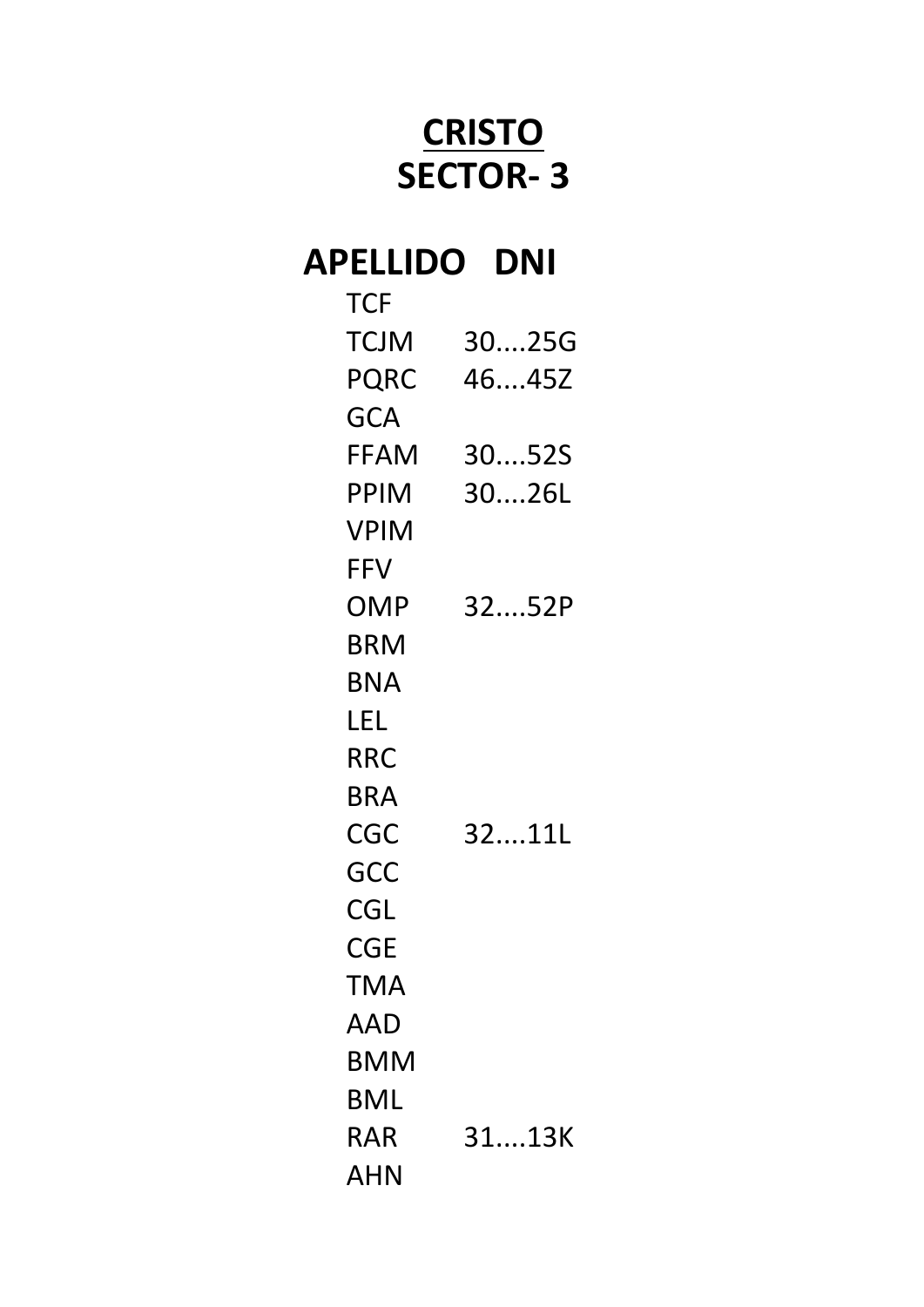| BCM        |             |
|------------|-------------|
| BBAE       |             |
| SJMM       | 3133K       |
| CRC        | 3143C       |
| VGS        | 4630K       |
|            | MVMDR 3109B |
| RRMC       |             |
| FBEDP      |             |
| <b>ECA</b> |             |
| MDRR       |             |
| TML        |             |
| AHAM       |             |
| VGS        | 3048Z       |
| AGE        |             |
| AHC        |             |
| <b>CVM</b> |             |
| RRC        |             |
| CVP        | 4978Y       |
| LGJJ       | 4562C       |
| <b>GOE</b> | 3011Y       |
| TMIJ       |             |
| <b>RAB</b> |             |